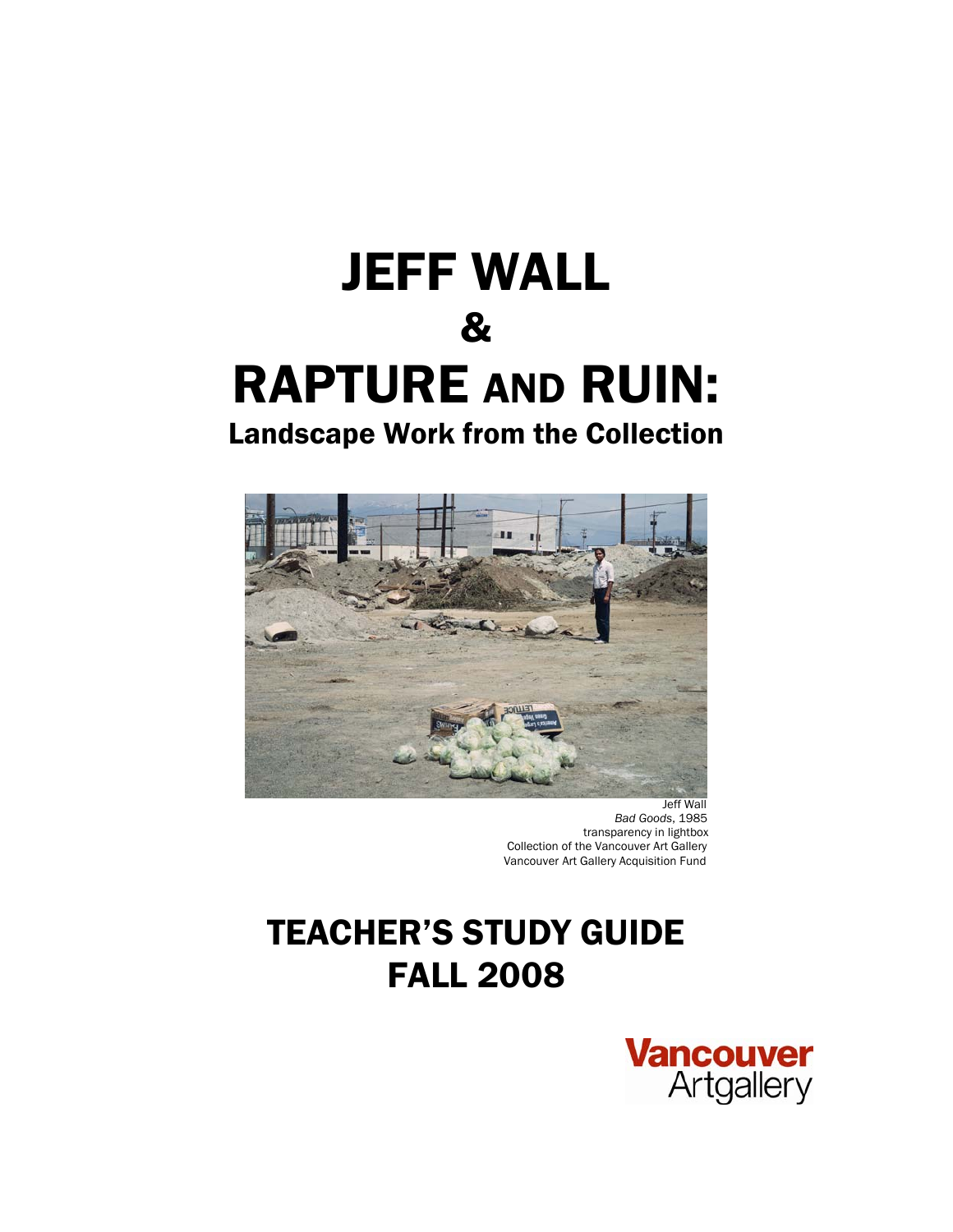## **Vancouver Art Gallery Teacher's Guide for School Programs**

This tour includes works from two exhibitions running concurrently; *Jeff Wall* and *Rapture & Ruin: Landscape Work from the Collection.* 

Vancouver-based artist Jeff Wall has received international acclaim for his compelling photographic works, which often take the form of large-scale luminous colour transparencies. Many historical and contemporary artists—both international and local—are showcased in *Rapture & Ruin,* an exhibition that looks at the tradition of the landscape in a wide range of work from the Vancouver Art Gallery's extensive collection. The works include photographs, paintings, prints and sculpture.

### DEAR TEACHER:

This guide will assist you in preparing for your tour of *Jeff Wall* and *Rapture & Ruin.* It also provides follow-up activities to facilitate discussion after your Gallery visit. Engaging in the suggested activities before and after your visit will reinforce ideas generated by the tour and build continuity between the Gallery experience and your ongoing work in the classroom. Most activities require few materials and can be adapted easily to the age, grade level and needs of your students. Underlined words in this guide are defined in the Vocabulary section.

The tour of *Jeff Wall* an*d Rapture & Ruin* has three main goals:

- To make connections among work in two different exhibitions that include a wide variety of historical and contemporary artworks,
- To consider diverse artistic traditions, disciplines and media,
- To explore individual artworks within historical, geographical, social and cultural contexts.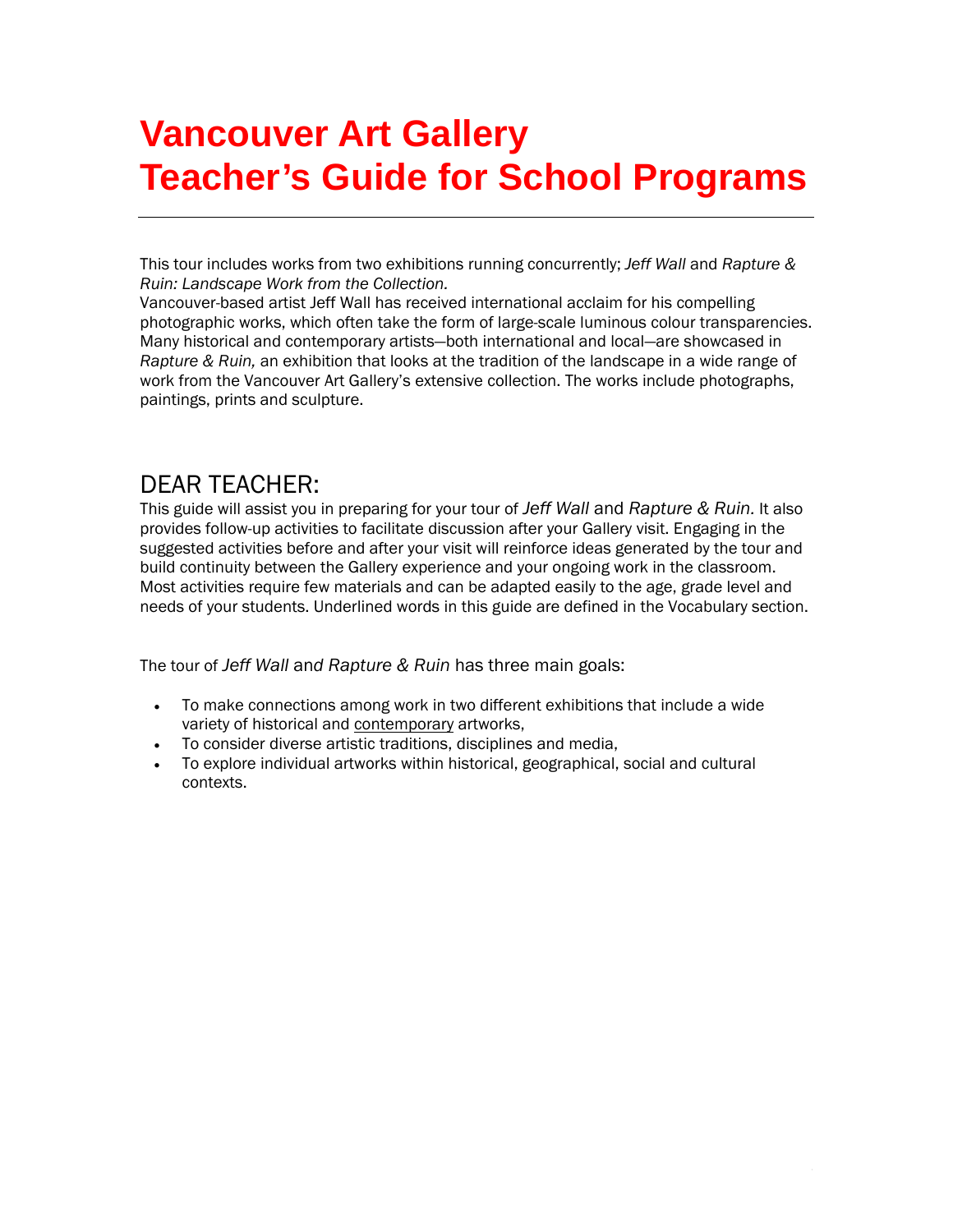### THE EXHIBITIONS: *Jeff Wall*

Vancouver-based Jeff Wall has become internationally recognized for his large-scale illuminated colour transparencies. These are one-of-a-kind photographs presented in lightboxes normally associated with the world of advertising; they glow and have an enormous physical presence. Included in this exhibition are Wall's lesser-known images of children from his Children's Pavilion series, some of his more recent large black-and-white photographs, as well as the Vancouver Art Gallery's collection of Wall's more iconic staged images.

Wall's large-scale transparencies appear at first to be snapshots of everyday scenes. But it is immediately evident that they are carefully set up images that demand closer reflection to reveal the layers of meaning. All of his images contain an underlying surface tension; things are not as they seem. There is an air of theatricality in every clearly staged gesture, a sense that the action occupies a space that exists somewhere between the real and the imagined world.

Wall has said of his work: "It is not photography, cinema, painting, or propaganda—though it has strong associations with them all." He has called his work cinematography rather than photography. He creates his monumental works with the methods associated with filmmaking; they sometimes involve months of planning, rehearsals and shooting. He uses actors on location, elaborate sets and a crew of technicians.

Wall creates his huge, flawless transparencies by using digital technology to combine multiple images into one seamless image. His resulting photo-montages cannot be said to capture a single moment, as with conventional photography. Implicit in every image, for Wall, is not only the moment captured in the photograph; he is also interested in the moment before and the moment after. New technologies are also of prime importance in his recent return to black-and-white photography. His simultaneous use of traditional black-and-white photographs, which he makes with the help of up-to-the-moment technology to create largescale images, exemplifies Wall's ongoing engagement with the intersection of the past and present. He says: "It took me a while to resolve some of the technical problems of working in black-and-white at the scale I wanted, and so I didn't actually make any large prints until 1996. Now I consider black-and-white to be an integral part of what I'm doing. It seems to me just a completion or expansion of what photography is. I like to see myself as a Modernist, in that I'm responding to what the medium really is."

The qualities that Wall is looking for in his works ultimately have more in common with painting than photography. He is making associations with the large paintings on the museum wall that demand our close attention. By creating a single image, instead of the repeated copies usually associated with the photograph, he is further deepening this connection to historical painting. Furthermore, the scale of his work addresses a public space; it is clearly not intended for intimate domestic settings.

Although connected to the Vancouver school, who are thought of as the founders of photoconceptualism, Jeff Wall distances his work from the confines of conceptualism. While he critiques society and culture in his works, and embraces much of the technology associated with this group of artists, for Wall the art is not all about the idea. Wall creates an end product that is a single, fine, important and beautifully crafted object that is of prime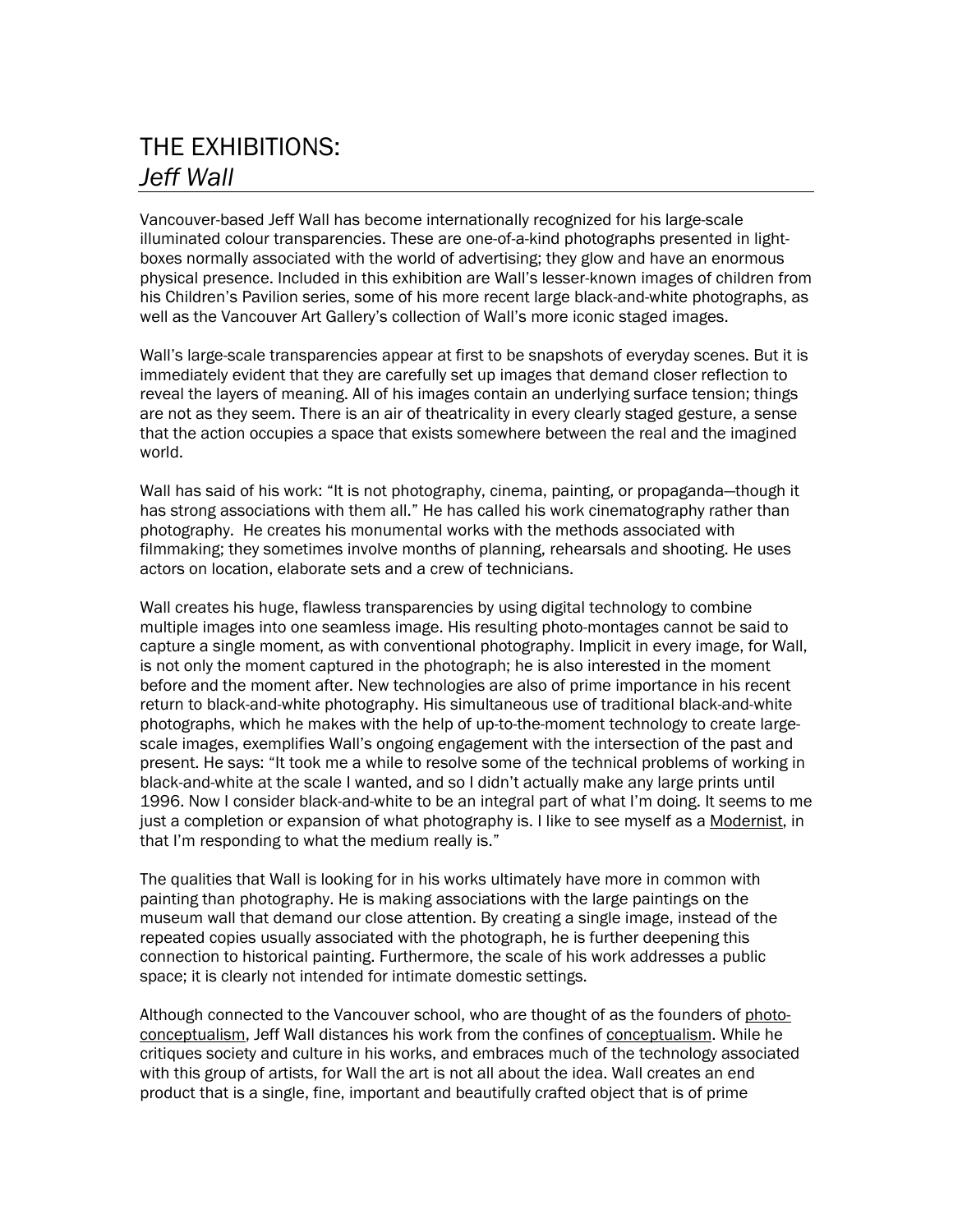importance to his artistic practice. He says that an "artwork that has only one obvious meaning is either dull or propagandistic, and that good art must be beautiful to hold a viewer's attention."

This is the first solo exhibition of Jeff Wall's work in Vancouver since 1990. It features the Gallery's recent acquisitions, which have not been previously exhibited in Vancouver. Organized by the Vancouver Art Gallery and curated by Grant Arnold, Audain Curator of British Columbia Art.

### *Rapture and Ruin: Landscape Work from the Collection*

Landscape is a genre so familiar and accepted in Western art that it is interesting to note that it only emerged as an acceptable and distinct category during the eighteenth century. Until that point the landscape had merely served as a backdrop to more illustrious religious and historical themes. This exhibition examines some of the traditions that have shaped the idea of the landscape from the eighteenth century until the present. It explores two major streams still present in the genre today, one that presents nature as an idyllic, complete, perfect state, and one that critiques the environment at large through multiple lenses and perspectives.

This exhibition begins with landscapes as transcendental, euphoric paeans to nature—the *Rapture* in the exhibition's title. We can find Lawren Harris' idealized landscapes of the great Canadian wilderness exemplifying this glorification of nature. A more contemporary version of the idea of nature in a transcendent state can be seen in the glowing mountain sculpture by Anish Kapoor.

As we move through the exhibition, we find artists presenting a more dualistic or contradictory approach to nature—still resplendent in its natural glory, but uncertainty is evident. We see Emily Carr's *Scorned as Timber, Beloved of the Sky* with its inherent critique of the destruction wreaked by the logging industry. We find Cézanne's fragmented *Bathers*, who are simultaneously at one and at odds with the wilderness they inhabit. We also find Karin Bubas' photograph *Woman in Fog*, with the woman placed and dressed somewhat at odds with the landscape, contemplating the vast wasteland ahead.

As we continue through to the *Ruin* end of the exhibition, we see a changing exploration of nature. This is a very different kind of landscape, featuring a more complex, problematic relationship to the environment, one that is replete with decay and destruction. We find Danny Singer's vision of a small town main street from his *Streetscape* series—a vision of urban desolation and abandonment through an unreal lens created by a hundred exposures fused together to create one panoramic view. We also find Komar and Melamid's cynical painting-by-numbers approach in *Canada's Most Wanted Painting*.

*Rapture & Ruin* was organized by the Vancouver Art Gallery and curated by Grant Arnold, Audain Curator of British Columbia Art.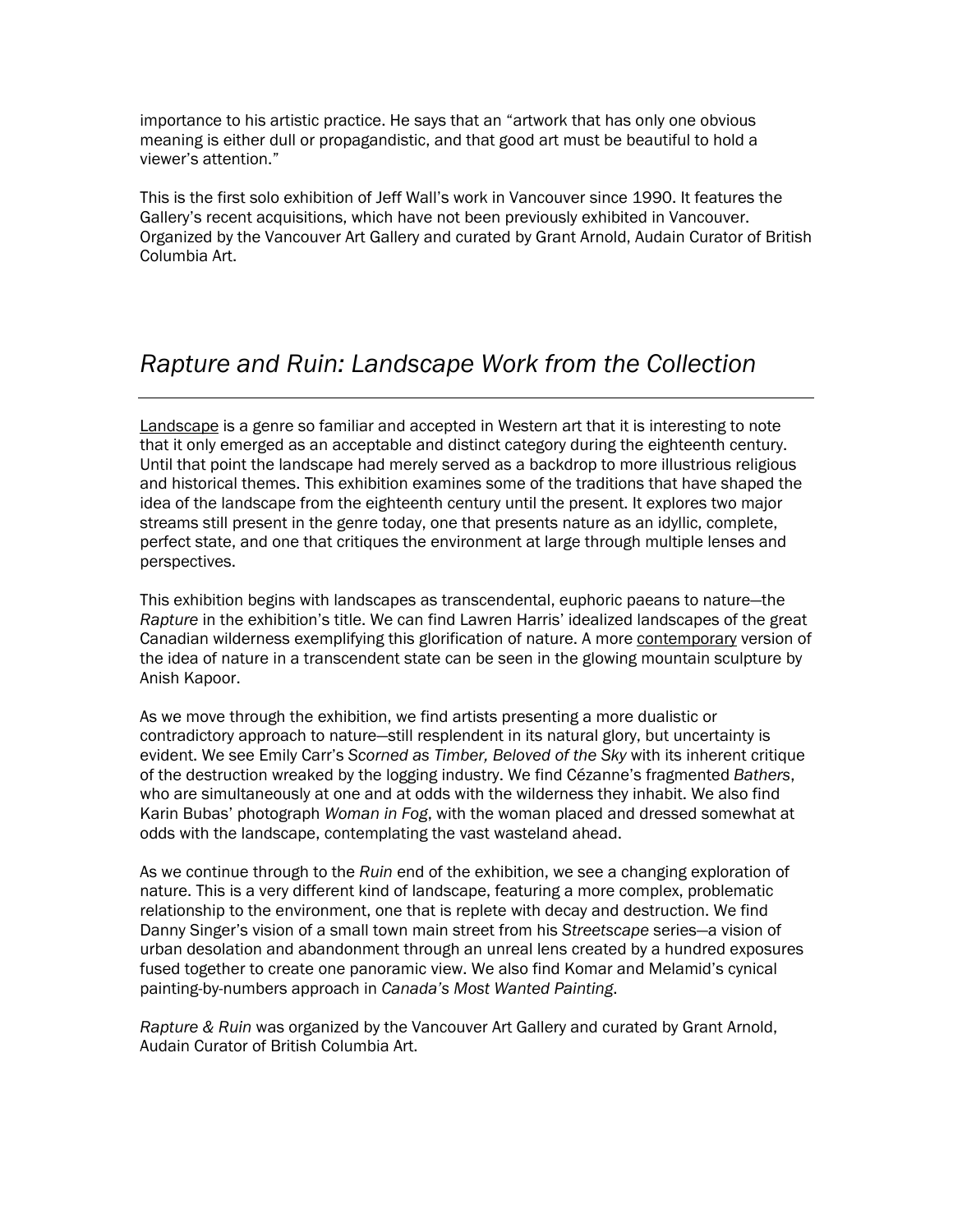### ARTISTS' BACKGROUND

#### Karin Bubas (born 1976)

Karin Bubas, born in North Vancouver, is a photographer who lives and works in Vancouver. She studied at the Emily Carr Institute of Art + Design, graduating in 1998. She has exhibited extensively, both nationally and internationally. Her work has included images that appear to be either found or staged, but either way, the narrative retains its significance. Whether showing interior details of her grandparents' home, exterior shots of Victorian houses or nighttime glimpses around doors and windows, her attention to detail and her use of colour, light and texture remain consistent.

In her *Studies in Landscapes and Wardrobe* she continues to tell a story. She plays the role of director, presenting a series of images that could be scenes from a movie or a painting. Bubas has positioned her protagonists with their faces turned away from the camera, in carefully selected costumes that seem somewhat at odds with the world of nature they inhabit. She is asking us to question the figure's presence in the landscape, and consider the relationship between nature and culture.

*Woman in Fog* (2006) is from *Studies in Landscapes and Wardrobe*. It is a large colour photograph depicting a woman in a long blue coat, head turned toward the foggy, marshy terrain, with the heavy white sky taking up two-thirds of the image.

#### Emily Carr (1871–1945)

Emily Carr was born in Victoria, BC, in 1871, the same year that British Columbia officially became a province of Canada. Carr studied drawing and painting in California, England and France. In France she studied the bright colours and new painting techniques of the French Post-Impressionist artists of the time. On her return to British Columbia, she began travelling extensively along the BC coast to Alert Bay, the Queen Charlotte Islands (Haida Gwaii) and up the Skeena River, documenting First Nations art. This was an extremely unusual activity for a woman at this time. In these works, highly influenced by her French training, she used bright Fauvist colours and, often, broken brushwork. Her work was poorly received—she was in fact ridiculed for it.

In the 1930s, Carr began devoting most of her attention to landscape, particularly the forest, as her subject matter. These paintings express her strong identification with the British Columbia landscape. Greatly influenced by her exchange of letters with Lawren Harris, Carr sought to capture a sense of the spiritual presence that she experienced in nature. In the late 1930s, as her health worsened, Carr began to focus more energy on writing, and she produced an important series of books in which she told the many stories of her unconventional life. She died in 1945 in Victoria at the age of seventy-four.

The works in this exhibition include *Wood Interior* (1932–35), *Scorned as Timber, Beloved of the Sky* (1935) and *Grey* (c. 1929). The paintings exemplify her mature style, for which she has been recognized as an artist of major importance.

#### Paul Cézanne (1839–1906)

Paul Cézanne was born and raised in Provence, France. Against his father's wishes, he decided to become an artist and moved to Paris to achieve his goal. Along with many important Impressionist painters, he exhibited his work in the first Salon des Refuses, which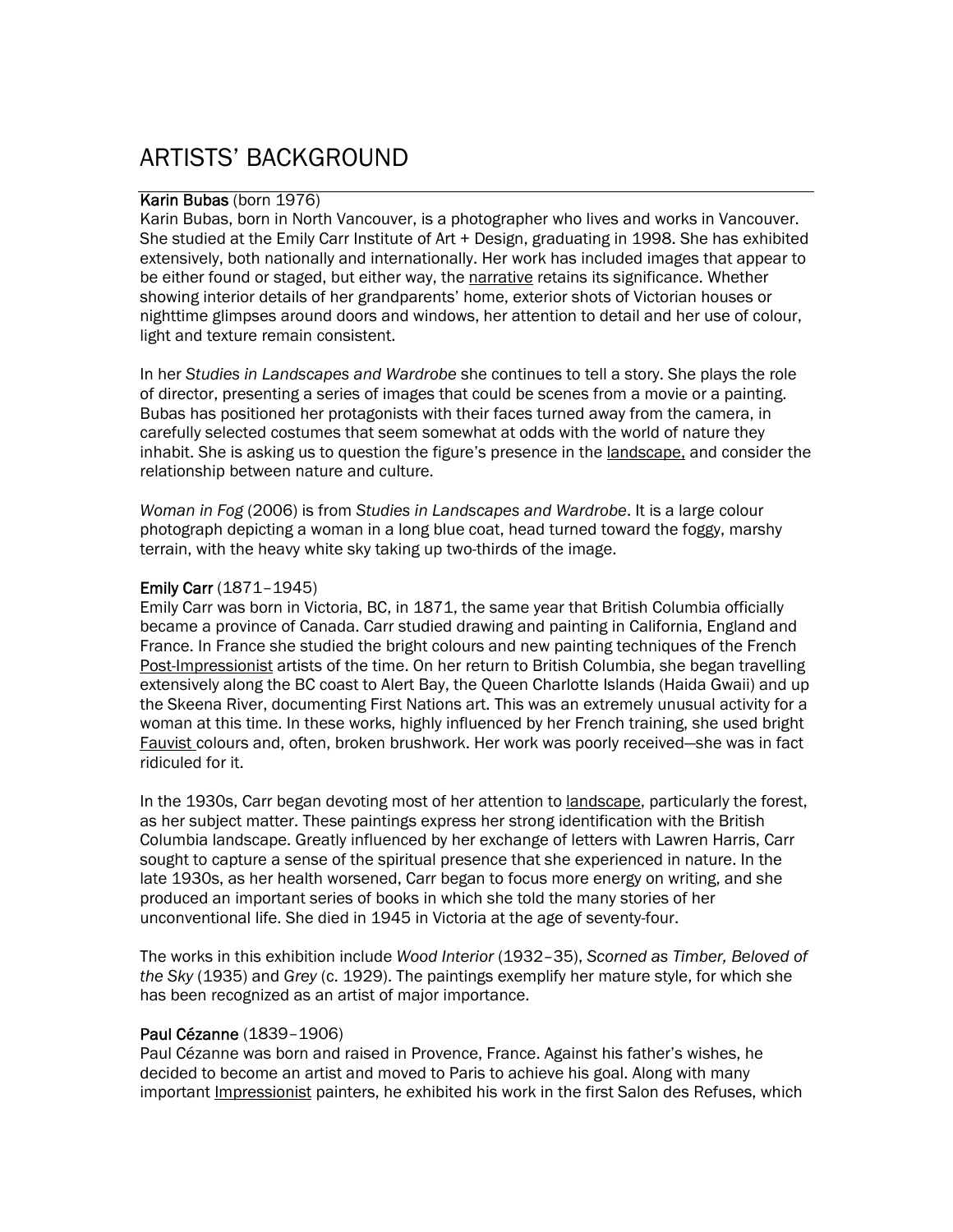displayed work rejected by the Paris Salon. Although he exhibited with the Impressionists on numerous occasions, his work is considered to best exemplify Post-Impressionism. He is often described as the artist who formed a bridge between nineteenth-century Impressionism and twentieth-century Cubism. Cézanne said: "I want to make of Impressionism something solid and lasting like the art in the museums."

From the 1870s until his death, Cézanne returned repeatedly to the theme of bathers in the landscape; he expressed that his goal was to find a way to fuse the figures into the landscape. The figures and the surrounding landscape occupy places of equal significance, forming a complex interplay between observed nature and the mastery of design, colour, composition and draftmanship.

*Les Baigneurs (Grande Planche) 1898* is a lithograph showing four male bathers in a wooded landscape with mountains in the background. Through repetition of line and form, Cézanne has created an energetic surface, full of movement, merging the figures into the blustery landscape.

#### Hamish Fulton (born 1956)

Hamish Fulton was born in London and lives in Kent, England. One of an innovative new generation of British artists, he initially studied sculpture, and in 1969 turned to an artistic activity based on walking. He came to believe that art was not limited to the production of objects, but could be about "how you view life." He began to go on short walks, and then to make art about the experience of walking. Since then, he has walked across four continents and twenty-four countries, through mountains, hills and forests, in places as diverse as Canada, France, Japan, Baffin Island, Peru, England and California.

He has been called a conceptual artist, a landscape artist, a sculptor and a photographer, but he prefers to call himself a Walking Artist. He has said, "If I do not walk, I cannot make a work of art," and "my art form is the short journey, made by walking in the landscape." The work that arises from these walks takes many forms, including photographs, maps, graphs, texts, publications and large-scale installations. Since the 1960s, his work has been published widely and shown in museums internationally.

Fulton's photographs neither document the landscape nor provide a cohesive record of the process. They function more as signs or mementos of a human act. The accompanying texts do not attempt to give a complete description; they might give some selected objective details of place, time or distance covered, or more subjective details of the artist's state of mind. *Rock Fall Echo Dust* (1989) is a large printed text showing the words in the title, while *Mountain Skyline* (1989) consists of a black line, tracing the skyline of mountains in Nepal.

#### Anish Kapoor (born 1954)

Anish Kapoor was born in Bombay (Mumbai), India. In 1972 he moved to England, where he attended art school; he still works and lives in London. He travels frequently to India, and says that his artistic influences come from both Western and Eastern cultures. He had his first solo exhibition in 1980 and has since exhibited across Europe, Asia and the USA, winning Britain's prestigious Turner prize in 1991.

His sculptures and installations are frequently simple curved monochromatic forms. Materials have included quarried stone, coloured pigment, stainless steel and water. His recent work includes highly reflective surfaces that distort the surrounding space and increasingly blur the boundaries between art and architecture. His works are described as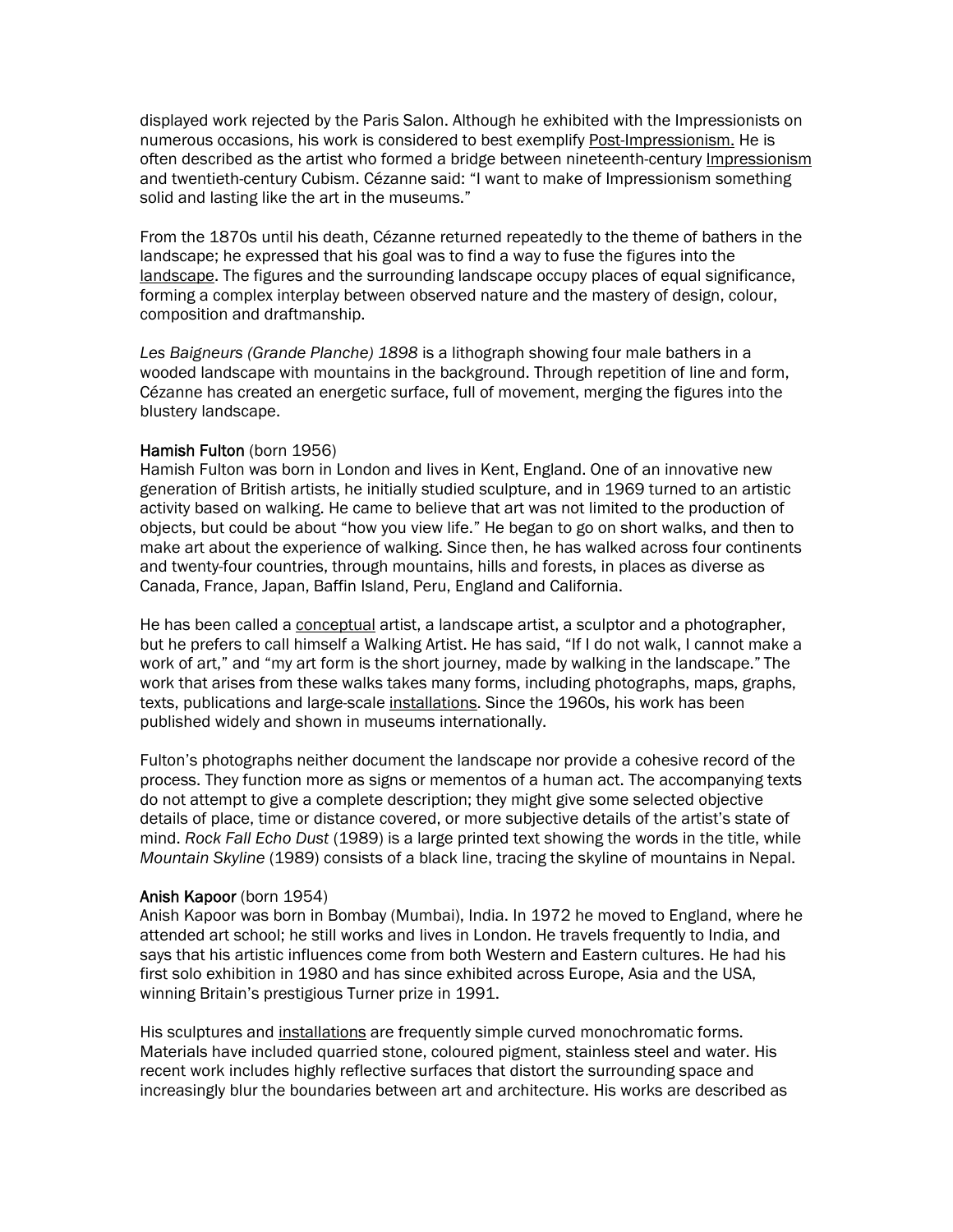displaying dualities such as light and dark, earth and sky, visible and invisible, substance and emptiness, male and female, body and mind.

His *Untitled* of 1994 is a glossy white construction made of thin jig sawed fiber board layers, which resemble a scale model of a hollow contoured mountain. At the age of twenty-five, Kapoor declared that he no longer wanted to make art—he wanted to make "belief." We are asked to consider his work not just as physical entities or forms, but also as symbol and metaphor, and to contemplate his structure's inner depths.

#### Vitaly Komar (born 1943) and Alexander Melamid (born 1945)

Komar and Melamid were born in Moscow, where they graduated from art school in 1967. Their first joint show took place in the same year. They said: "Even if only one of us creates some of the projects and works, we usually sign them together. We are not just an artist, we are a movement." In 1973 they were expelled from the youth section of the Soviet Artist Union, accused of making subversive art (for "distortion of Soviet reality"). In 1974 they were arrested during a performance in a Moscow apartment. In 1977 they emigrated to Israel and the next year to New York, where they still live. They continued to work collaboratively and prolifically until 2003, using painting, performance, installation, photography, public sculpture, music and poetry.

From 1994 to 1997, Komar and Melamid worked on the series *People's Choice*. Using surveys conducted by professional polling companies, they created the "most wanted" and "least wanted" paintings of countries in Asia, Africa, Europe and America. The results were published in their book, *Painting by Numbers: Komar & Melamid's Scientific Guide to Art.*

In 1999, the Vancouver Art Gallery commissioned the pair to create *Canada's Most Wanted*  painting. The scale, composition and subject matter were determined by interpreting data from a national poll, and resulted in a landscape of blues (30%), greens (18%) and beige (8%). The end result highlights both the statistical accuracy and the aesthetic absurdity of "painting by numbers."

#### Danny Singer (born 1945)

Danny Singer was born in Calgary and lives in Vancouver. He studied film at Simon Fraser University in Vancouver, but soon switched over to work in photography. His work has been exhibited across Canada, the United States and Europe.

Since 1999, Singer has been working on his *Streetscapes* Series. He has spent much of the last decade driving through the back roads of Saskatchewan, Alberta and the American Great Plains, in search of the small prairie towns clustered around a single, linear main street. He observed that "there was no suburban sprawl to denote the town and the main street seemed to have all the elements that defined the town neatly presented within its length." Singer constructs the resulting images by carefully "stitching together" multiple images digitally (sometimes as many as a hundred) to create a ten-foot-long seamless panorama. The resulting "floating perspective," which approximates the sense of walking down a smalltown main street, appears at once believable and impossible.

*Brock* (2004), one such panorama, lyrically depicts the main street of the small Saskatchewan town. The image is one of more than twenty meticulously constructed photographs from the ongoing *Streetscapes* series, each offering an uninterrupted detailed view of a disappearing world.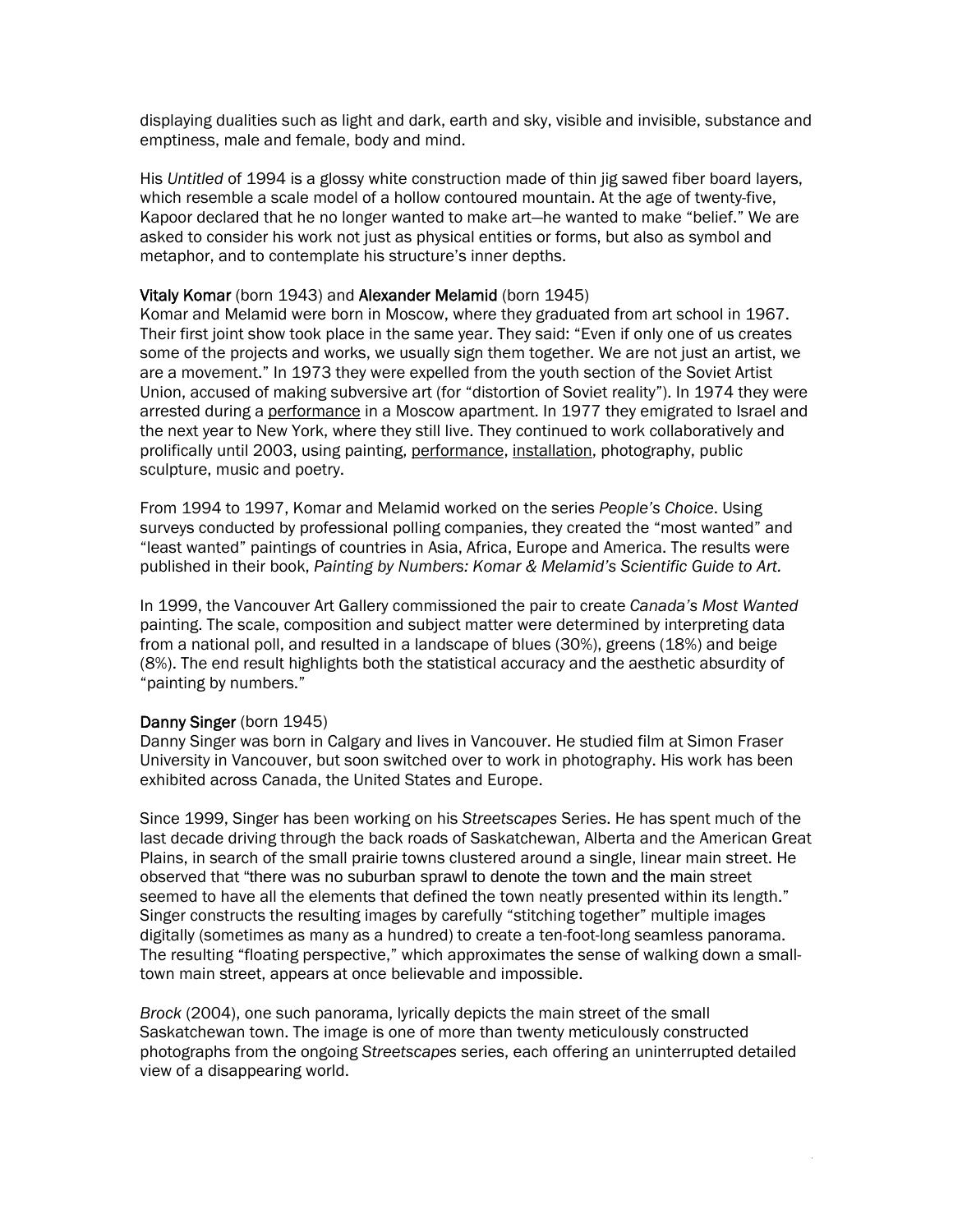### PRE- or POST-VISIT ACTIVITY: Life & Times Timeline (all grades)

#### Objective:

Students research some of the artists represented in this exhibition and their artistic practices, styles and influences. They make a class timeline showing the interconnections and overlap between the artists' lives, times and art.

#### Materials:

- $\Box$  the Internet: The artists can all be googled individually. These two sites are useful: [www.artcyclopedia.com](http://www.artcyclopedia.com/)
	- [www.wikipedia.com](http://www.wikipedia.com/)
- □ artists' Biographies sheet (see next page)
- $\Box$  books on the artists and their times
- $\Box$  long, narrow sheet of paper (at least 5 ft x 1 ft)
- □ writing materials, coloured markers

#### Process:

- 1. Divide the students into eight groups and assign each group one of the artists from the Artists' Biographies sheet. Have them read the information.
- 2. Have students research the artist, expanding on each point on the Biographies sheet.
- 3. Have them collect some examples of the artist's landscape work.
- 4. Attach the large sheet of paper horizontally on a wall. Draw a timeline horizontally along the centre, from one end to the other, marking 1830 on the left and 2008 on the right.
- 5. As each group concludes their research, ask them to come up to the wall and enter information about their artist on the Timeline. Personal information can be written below the line, information about their art, above. Have them use different coloured markers for different types of information. The teacher can add in significant events, e.g. world wars, Canadian Confederation, the collapse of the Soviet Union...
- 6. Once each group has had a turn to add their artist to the Timeline, have a representative from each group talk to the class about their artist, using the Timeline and showing images by each artist.

#### Conclusion:

Discuss the artists with the class.

- Were artists working around the same time or from the same country producing similar kinds of work?
- Were the artists' materials, processes and ideas similar or different?
- Is there a continuum or relationship between the earlier and later artists?
- Did any of them appear to be influenced by the same themes or events?
- Which artists' work are students most drawn to? Why?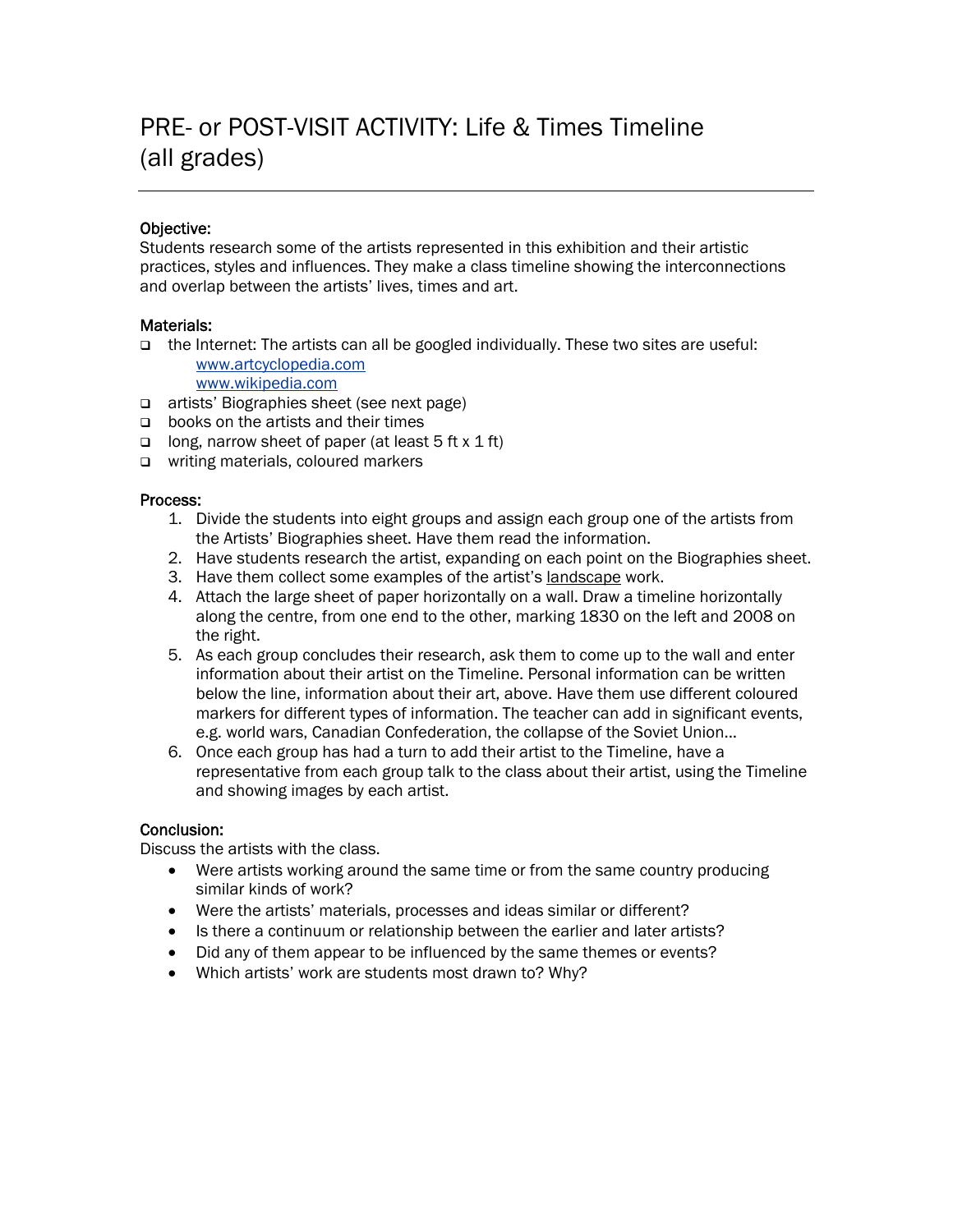### Artists' Biographies

#### Karen Bubas

- Born in 1976 in Vancouver, where she still lives
- Graduated from the Emily Carr Institute of Art + Design in 1998, has exhibited her photographs internationally
- Takes found and staged photographs, paying attention to detail, texture, light, colour
- *Woman in Fog* (2006) is from *Studies in Landscape and Wardrobe,* a series of staged images of women in the landscape

#### Emily Carr

- Lived in Victoria from 1871 to 1945
- Studied art in California, England and France, travelled up British Columbia's coast
- Known for her paintings of First Nations villages and the forests of BC; often ridiculed for her non-traditional use of bright colours and broken brushwork
- *Scorned as Timber, Beloved of the Sky* (1935), *Wood Interior* (1932–35) and *Grey* (c, 1929) are among Carr's best-known mature landscape paintings

#### Paul Cézanne

- Lived in France from 1839 to 1906
- Studied art and exhibited with Impressionist painters, became known as a Post-Impressionist who paved the way for future artists
- Returned to the theme of bathers in the landscape repetitively; his aim was to fuse the figure and the landscape
- *Les Baigneurs (Grande Planche) 1898* is a lithograph that shows four male bathers in a wooded landscape

#### Hamish Fulton

- Born in London in 1956, lives in England
- Studied sculpture but turned to walking as his artistic activity, saying, "If I do not walk, I cannot make a work of art" and "My art form is the short journey, made by walking in the landscape"
- The work that comes out of his walking takes the form of installations, photographs, graphs, texts and publications
- *Rock Fall Echo Dust* (1989) and *Mountain Skyline* (1989) are visual records that include maps and text

#### Anish Kapoor

- Born in India in 1954, has lived in England since 1972
- Studied art in England, travels back to India frequently; says his artistic influences come from both Eastern and Western cultures
- Makes large-scale sculptures and installations out of stone, steel and coloured pigment that often take the shape of simple curved forms
- *Untitled* of 1994 is a glossy white construction made of thin fiber board layers resembling a scale model of a contoured hollow mountain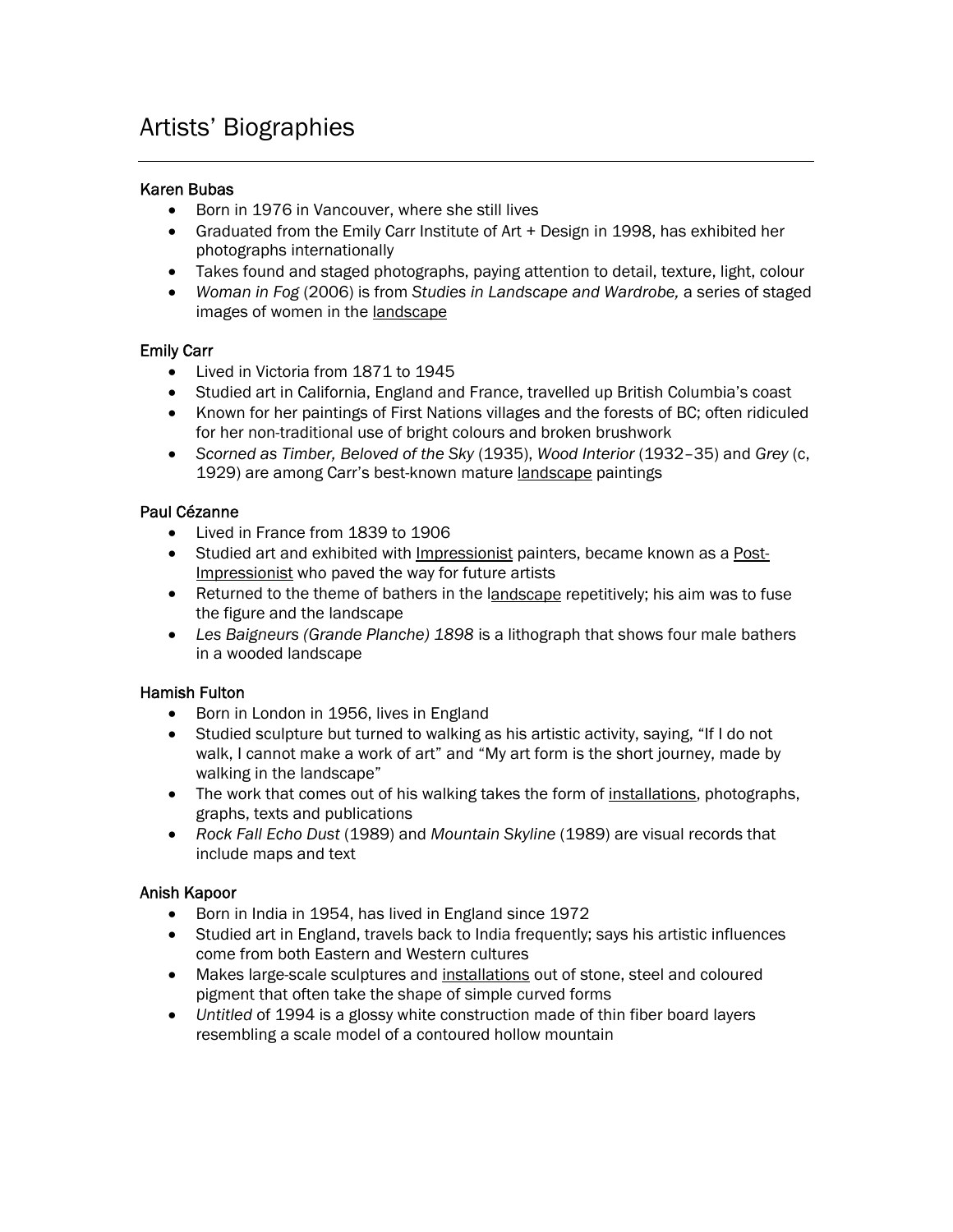#### Vitaly Komar and Alexander Melamid

- Born in Russia in the mid-1940s and have lived in New York since 1978
- Met while studying art in Russia and worked together for the next thirty years, saying: "Even if only one of us creates some of the projects and works, we usually sign them together. We are not just an artist, we are a movement"
- Created the *People's Choice* series by using information from surveys to paint the "most wanted" and "least wanted" paintings of eleven countries
- *Canada's Most Wanted* painting is a landscape of blues (30%), greens (18%) and beige (8%)

#### Danny Singer

- Born in 1945 in Calgary, lives in Vancouver
- Studied film at Simon Fraser University in Vancouver, soon switched to photography; his work has been exhibited internationally
- Since 1999 has been working on his *Streetscape* series, a series of ten-foot-long panoramic images created by "stitching together" multiple images
- *Brock* (2004) is one of a series of main streets of small prairie towns across Canada and the United States

#### Jeff Wall

- Born in 1946 in Vancouver, where he still lives
- Studied art in Vancouver and London, teaches university courses in Vancouver
- Internationally known for his large backlit colour transparencies, which are elaborately staged using film-like setups, including actors on location, a crew of technicians and post-shooting digital manipulation
- Work in the exhibition include *Children* (1988), *Bad Goods* (1984), *War Game* (2007) and *Outburst* (1989)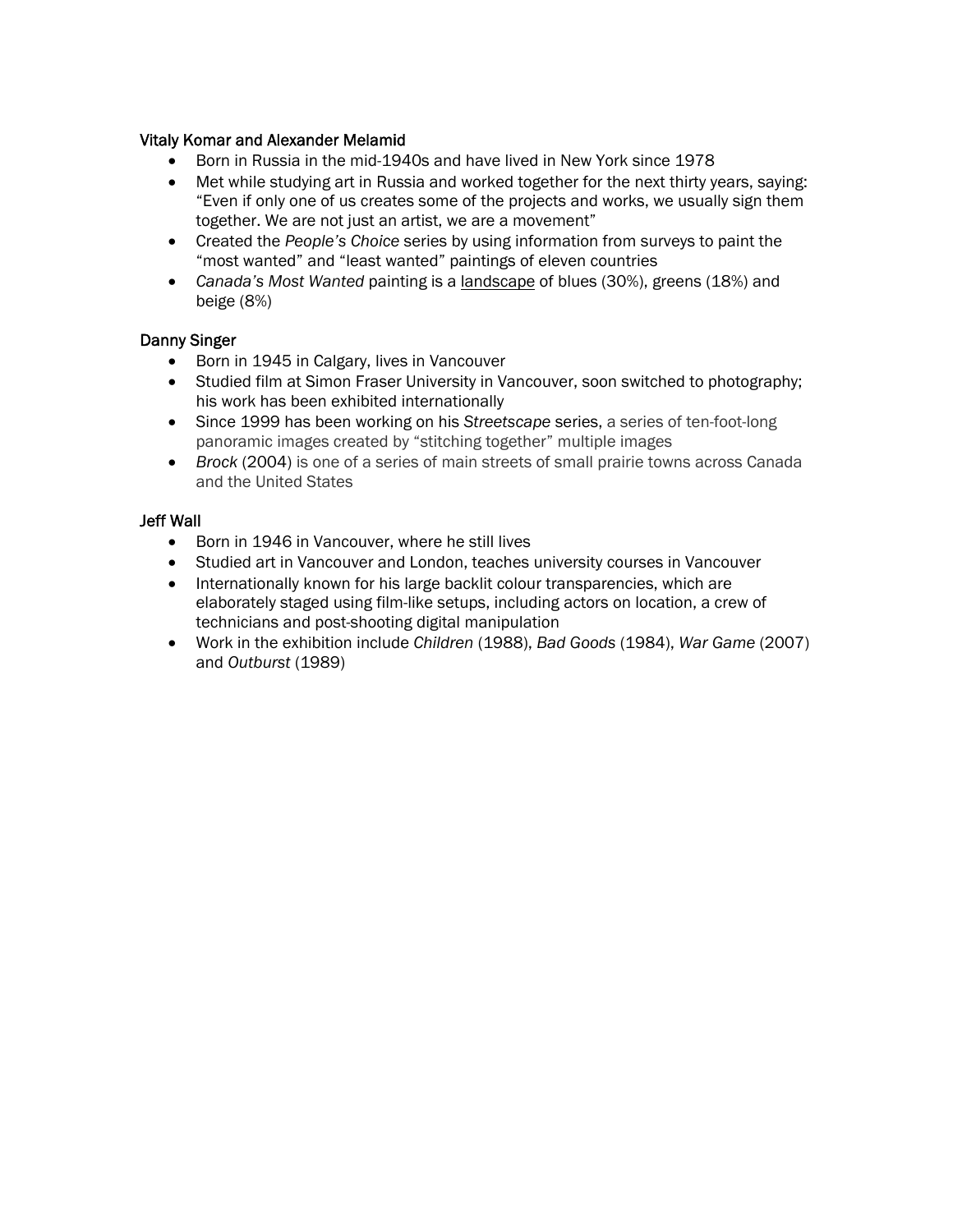### PRE- or POST-VISIT ACTIVITY: Working in the Open Air (primary students)

#### Objective:

Students follow a traditional landscape artist's work process by sketching outdoors and then, back in the classroom, creating a painting based on the sketch.

#### Discussion:

Emily Carr—amongst many other landscape artists—often created sketches for her landscapes out in nature, where she could study the colours and textures of the trees, foliage, lakes and sky, and observe the way light, wind and weather affected the subjects. Carr began sketching in charcoal, but later developed a technique of thinning out oil paints with gasoline, which enabled her to create quick, colourful sketches. She would take the sketches she had accumulated out in the field back into the studio, and there she would make oil paintings based on—but not exactly the same as—her sketches.

Emily Carr wrote the following passage in her book *Growing Pains*:

"Outdoor study was as different from studio study as eating is from drinking. Indoors we munched and chewed our subjects. Fingertips roamed objects feeling for bumps and depressions. We tested textures, observed contours. Sketching outdoors was a fluid process, half looking, half dreaming, awaiting invitation from the spirit of the subject to 'come, meet me half way.' Outdoor sketching was as much longing as labour. Atmosphere, space cannot be touched, bullied like the vegetables of still life or like the plaster casts. These space things asked to be felt not with fingertips but with one's whole self."

#### Materials:

For Part 1:

- □ drawing pads or sheets of paper on clipboards
- coloured pencils, crayons or pastels
- For Part 2:
	- $\Box$  thicker paper for painting
	- paint—preferably liquid tempera or acrylic, but any available paint will work
	- paintbrushes

#### Process:

Part 1:

- 1. Discuss Carr's two-step approach to her painting, and tell the students they are going to go outdoors and make a colour sketch as a precursor to a painting. Read them the above excerpt from *Growing Pains*.
- 2. Choose an outdoor area with some greenery and one or more trees. Have the students decide on a starting perspective; for example:
	- close up, with tree trunk or branches filling the page,
	- **from a distance, including grass, trees and sky,**
	- looking up, including the top of the tree and an expanse of sky,
	- **a** single tree.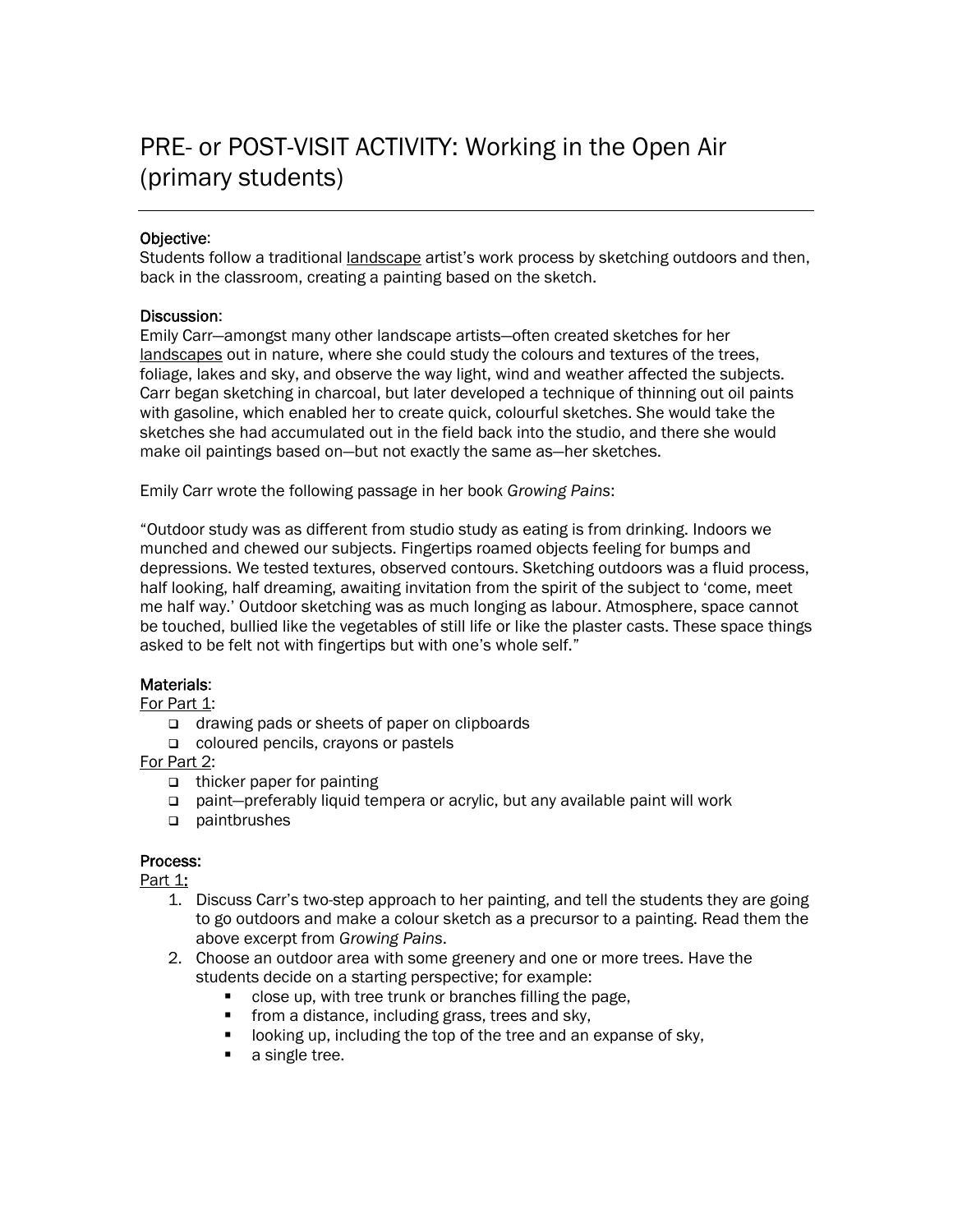- 3. Have them look closely at the greens and yellows of the leaves, the browns and greys of the trunk and branches, and the blues and greys of the sky. Remind them that landscape painters like Carr didn't use just one colour, but mixed and blended colours and shades to create rich, dense surfaces.
- 4. Have the students make a few colour sketches from different perspectives or angles, from close up and far away. Encourage them to fill the page with quick detail—broad strokes of colours, lines and shapes that include all the elements in their line of vision.

#### Part 2:

- 1. Back in the classroom, within a week after making the sketches, have the students look at their sketches and choose the one they would most like to make a painting from. What parts of their sketch do they want to leave in? What parts would they like to change? Does the composition feel balanced, or are there some areas they would like to add something to or remove something from? Would they like to combine elements from two drawings?
- 2. Have the students set up workspaces at their tables, where they can see their sketches and have access to paper, paint and brushes.
- 3. Have them paint their landscapes, encouraging them to fill the page, layering on and blending colours as they work.

#### Conclusion:

- Display the students' work: painting alongside sketch.
- **Have them look at the work and talk about the similarities and differences in** materials, location, colours, shapes and compositions.
- Discuss the process, how easy or hard it was to create the work, the differences between making the sketch and creating the painting.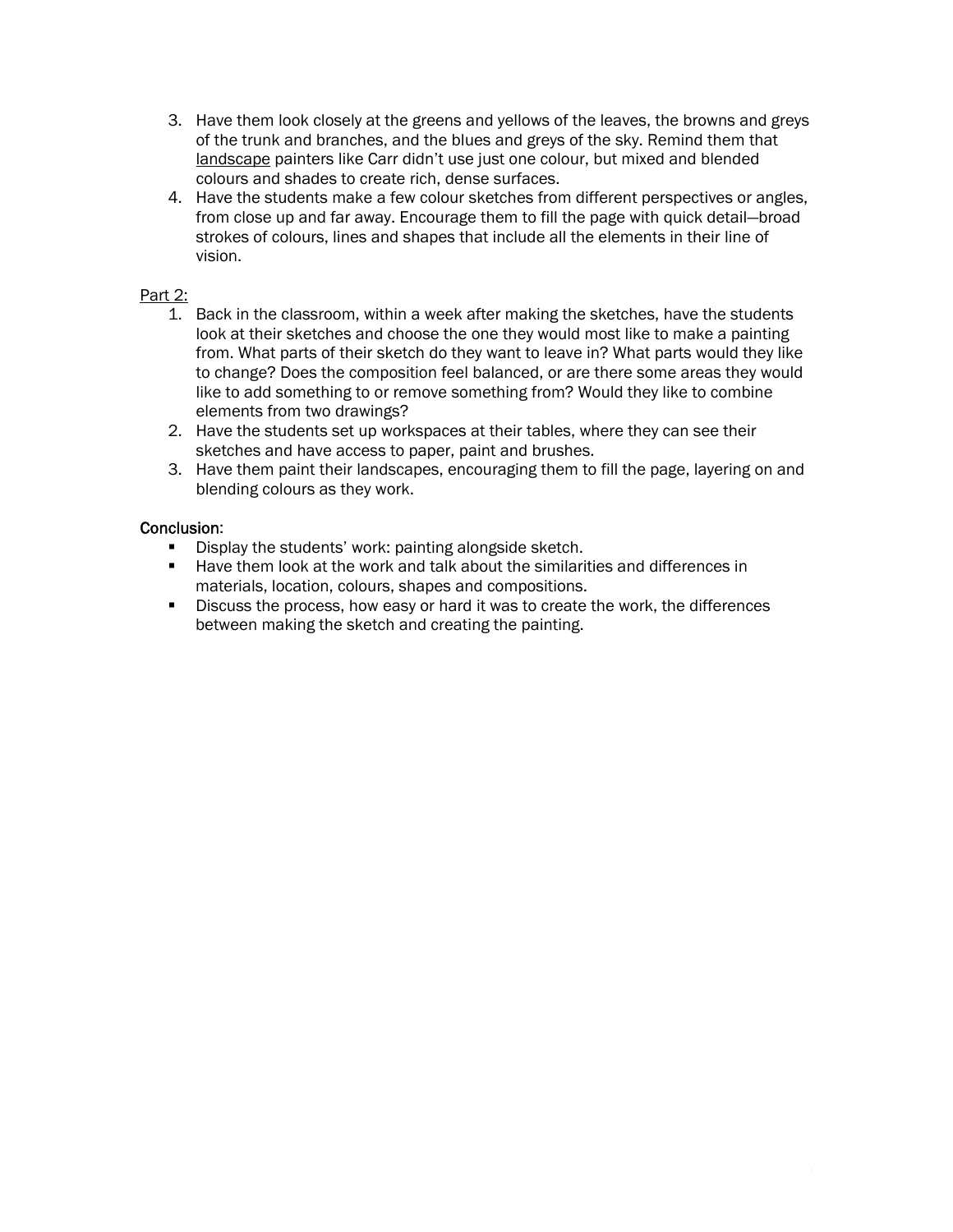### PRE- or POST-VISIT ACTIVITY: Colour Combos (primary students)

#### Objective:

Students look at the ways in which the painters represented in this exhibition might choose colours. They learn to mix different shades and tones of green, and finally use these colours to create a forest painting.

#### Discussion – Part 1:

A brief review of colour theory will help students make informed decisions about using and understanding colour in painting. Students should not see colour as absolute; colours react and change in context and in contrast to one another.

- *Primary colours* cannot be mixed from other colours. They are blue, red and yellow.
- *Secondary colours* are mixed from two primaries. They are green, purple and orange.
- *Tertiary colours* are mixed from two colours adjacent to each other on the colour wheel (one primary and one secondary); e.g., yellow-green, green-blue.
- *Complementary* colours are opposite each other on the colour wheel. They share no common colours. For example, red (a primary) and its complementary green (made up of the primaries blue and yellow) provide maximum contrast and intensify each other.
- *Analogous* colours are three colours next to each other on the colour wheel, all of which contain a common primary (e.g., yellow, yellow-green and green). Analogous colours are used to create harmonious compositions with subtle contrasts.
- *Shades* are created by mixing colours with varying amounts of black.
- *Tints* are created by mixing colours with varying amounts of white.
- *Warm colours* are reds, oranges and yellows and tend to pop to the foreground of the picture plane.
- *Cool colours* are blues, greens and purples and tend to recede to the back of the picture plane.

#### Discussion – Part 2:

One of Carr's painting challenges was to learn to mix paint that could show the infinite variety of tones and shades of colours found in natural environments, such as the sky, the sea or a forest interior. In this activity, students experiment with mixing colours to find out how many greens they can create to make their own forest scene come alive.

#### Materials:

- □ 2 sheets of paper per student
- blue, yellow, white, black and red paint (tempera, acrylic or watercolour)
- paintbrushes
- magazine pages, pieces of fabric, scissors and glue

An alternative to paint: Have students collect pages from magazines containing different shades of green in order to create a collage of a forest interior.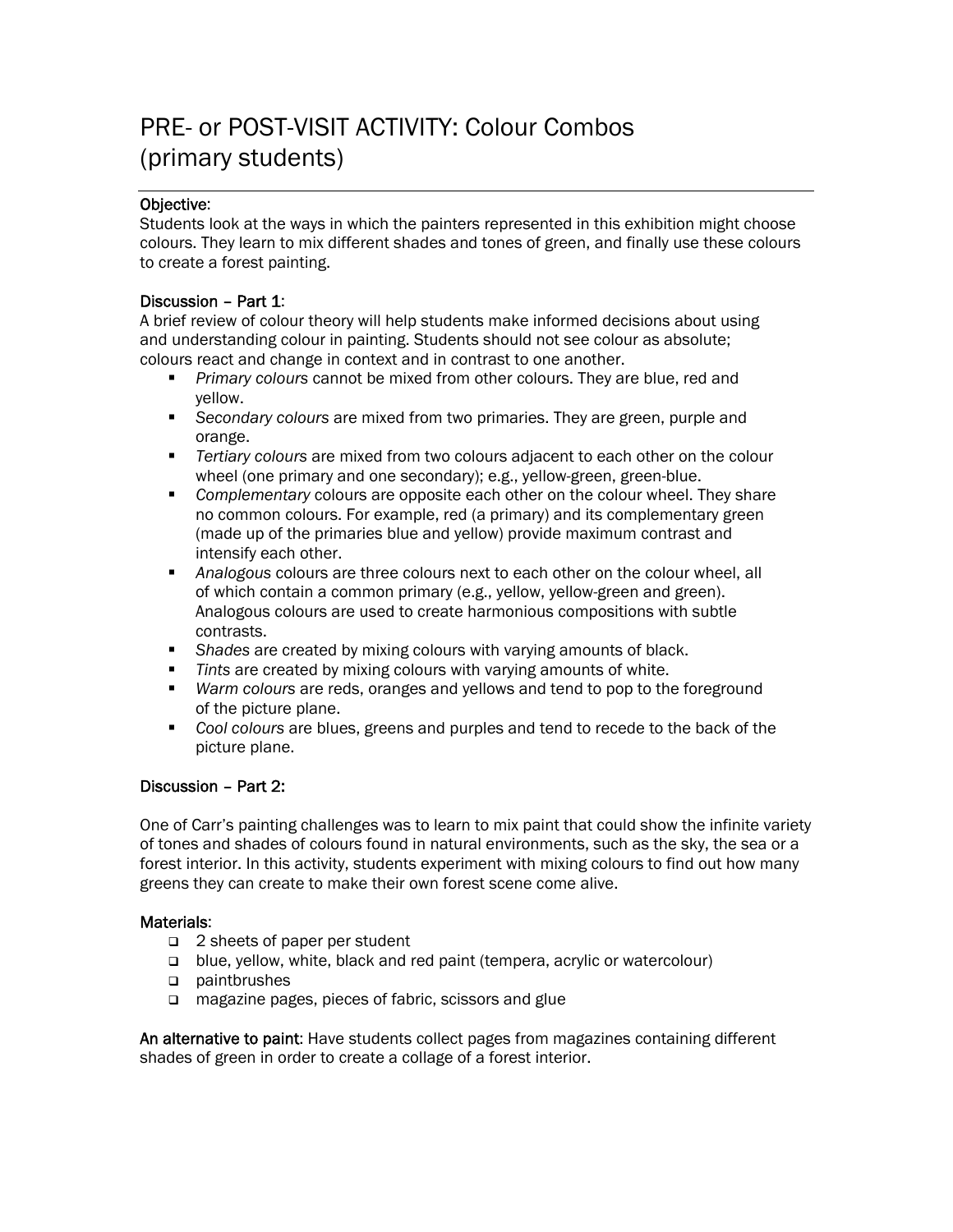#### Process:

Review colour theory in as much detail as necessary.

- 1. Read these quotations from Cezanne and Carr to the class: Paul Cezanne wrote, "Shadow is a colour as light is, but less brilliant; light and shadow are only the relation of two tones." Emily Carr wrote in her journal: "Sketching in the big woods is wonderful… Everything is green. Everything is waiting and still. Slowly things begin to move, to slip into their places. Groups and masses and lines tie themselves together. Colours you had not noticed come out, timidly or boldly. In and out, in and out your eye passes. Nothing is crowded; there is living space for all. Air moves between each leaf. Sunlight plays and dances. Nothing is still now. Life is sweeping through the spaces. Everything is alive. The silence is full of sound. The green is full of colour. Light and dark chase each other."
- 2. Discuss.
- 3. Have students mix small amounts of blue and yellow paint, and experiment by adding to their greens different amounts of black (to create shades) and white (to create tints) directly on the paper. Remind students to clean the paintbrush between colours.
- 4. How many greens are they able to make? Have the students make up a name for each colour and use a pencil to label the colours on the paper.
- 4. Have students create a close-up forest landscape using the many greens they discovered. They can also add cut-up magazine pages and bits of fabric to create a variety of greens and texture.
- 5. Have students use small amounts of red to highlight, outline or emphasize a part of their painting.
- 6. Have students use small amounts of blue to highlight, outline or emphasize a part of their painting.

#### Conclusion:

- Display and talk about the students' work.
- Discuss the effects of the complementary colour (red) and analogous colours (blues, greens and yellows) in bringing attention to different areas of their paintings.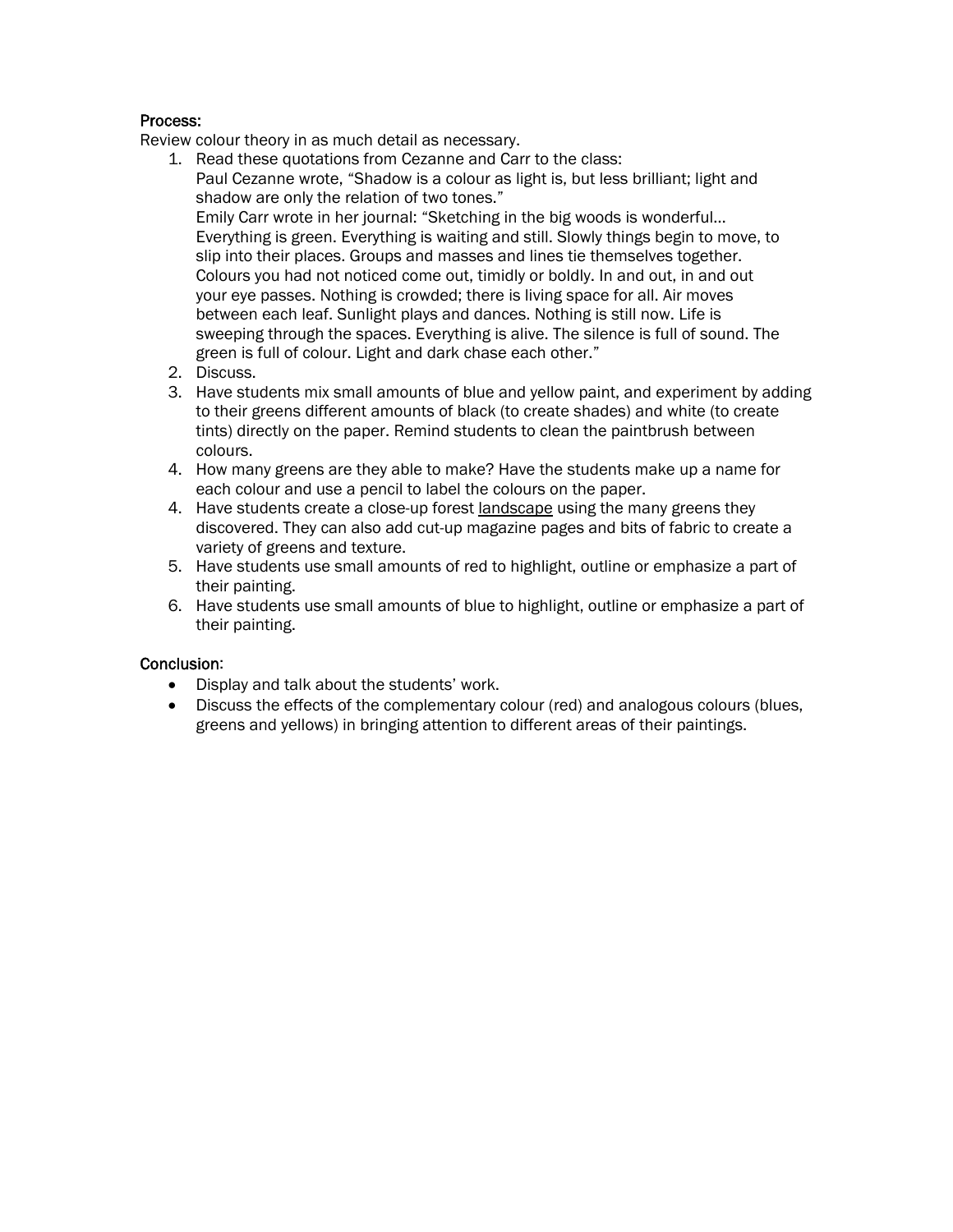### PRE-VISIT ACTIVITY: Seeing Photographically (all levels)

This three-part activity can be completed in sections or as a single unit.

#### Objectives:

Students consider framing, focus and lighting in order to analyze and construct photographs.

#### Discussion:

Photographers make many choices when setting up their compositions. They might, like Karen Bubas, use natural outside lighting, or, like Jeff Wall, elaborate movie-like, artificially lit sets. However, they all have to consider the quality of the light on their subjects, and what overall effect they want to achieve. The choice to highlight certain parts of the composition, to intensify or eliminate shadows, to allow direct or diffused light, is fundamental to creating any image.

How the photograph is framed—what the perimeters of the final image are—will affect our reading of the photograph. What is or is not included in the final frame needs to be carefully selected in order to create a tight composition.

Photographers might adjust the focus in an image—or part of an image—to change the overall look or to achieve the effect they want.

#### Materials:

- □ paper and scissors to make a viewfinder
- assorted magazines
- cameras—one or more from home or school, or disposable; digital or print film. If possible, one camera per group; alternatively, groups can share

#### Process:

#### Part 1:

Have the students work in pairs with some magazines.

- 1. Looking at Framing: Have students make a viewfinder by cutting a rectangle (about 3x4") out of the centre of a larger sheet of paper. Have them use this viewfinder to examine various magazine images, looking first at the whole image, then at parts of it through the viewfinder, isolating or connecting different parts of the image. Ask them to consider the following:
	- What do you see through the viewfinder?
	- How does the image change as you move the viewfinder around the image?
	- What new connections do you find?
	- What attracts your attention? Why?
- 2. Have students look closely at one particular image through the viewfinder. How can you use the viewfinder to carefully reframe the image? Look especially at the edges of the composition.

What do you choose to focus on or edit out? Why?

- 3. Looking at Lighting: Ask students to look at the lighting in different images and consider the effect of the lighting on the composition.
	- Look at images with the following:
		- natural outdoor lighting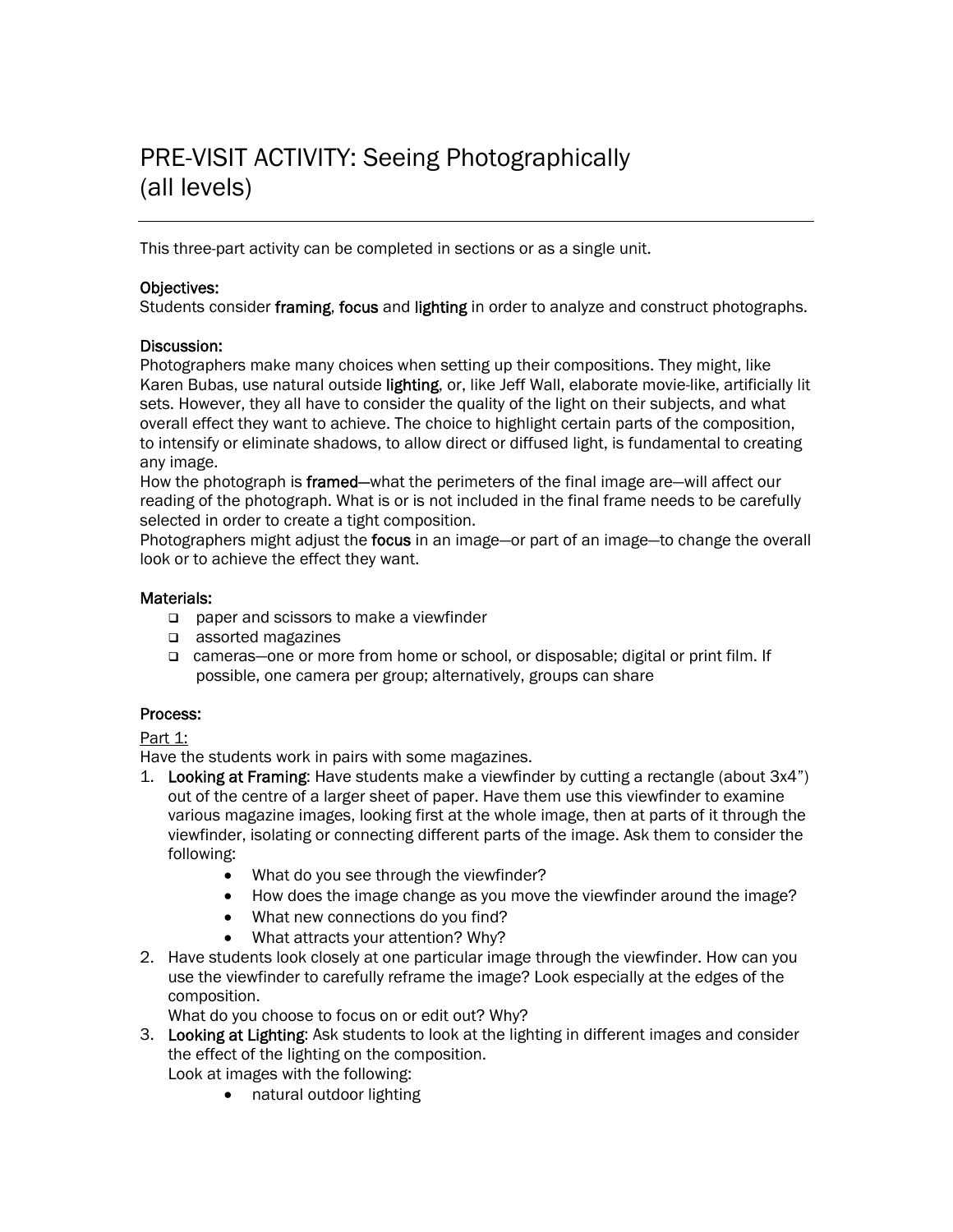- natural and/or artificial indoor lighting
- strong shadows
- light coming from one direction
- back lighting
- 4. Looking at Focus: Ask students to look at the ways a change in focus can affect a photograph.

Look for images with:

- the background, the foreground or the midground out of focus
- everything in sharp focus
- everything in soft focus

Why do you think the photographer(s) made these choices in focus?

#### Part 2:

- 1. Divide students into groups, preferably with one camera per group. Ask students to go outdoors and choose scenes containing some natural elements (e.g. trees, grass) to photograph in the following ways:
	- Changing the framing: from closer, from farther away, including more/less background—or foreground—elements.
	- Changing the lighting: in the shade, in the sun, backlit, with/without a flash.
	- Changing the focus (if camera allows): focus on something close up with the background out of focus. Then try to focus on something farther away with an object out of focus in the foreground, etc.

#### Part 3:

- 1. Either have some images printed for each group, or have students to look at their digital images. Some questions for discussion:
	- What do you notice when the framing changes?
	- Is there too much/too little background?
	- Are the surrounding architectural lines/edges straight? Does it matter?
	- What kind of lighting was used?
	- Which lighting is most successful? Why?
	- What do you notice about the differently focused images? Which parts are sharply focused, softly focused, out of focus?
- 2. Have each group choose the photograph that they consider to be the most successful and have them discuss why.
- 3. Have the students show their group's chosen photograph to the rest of the class, and explain what they felt was successful about it.

#### Conclusion:

Have the students discuss what they learned about composing a photograph, and ask them to isolate the qualities of a successfully framed photograph.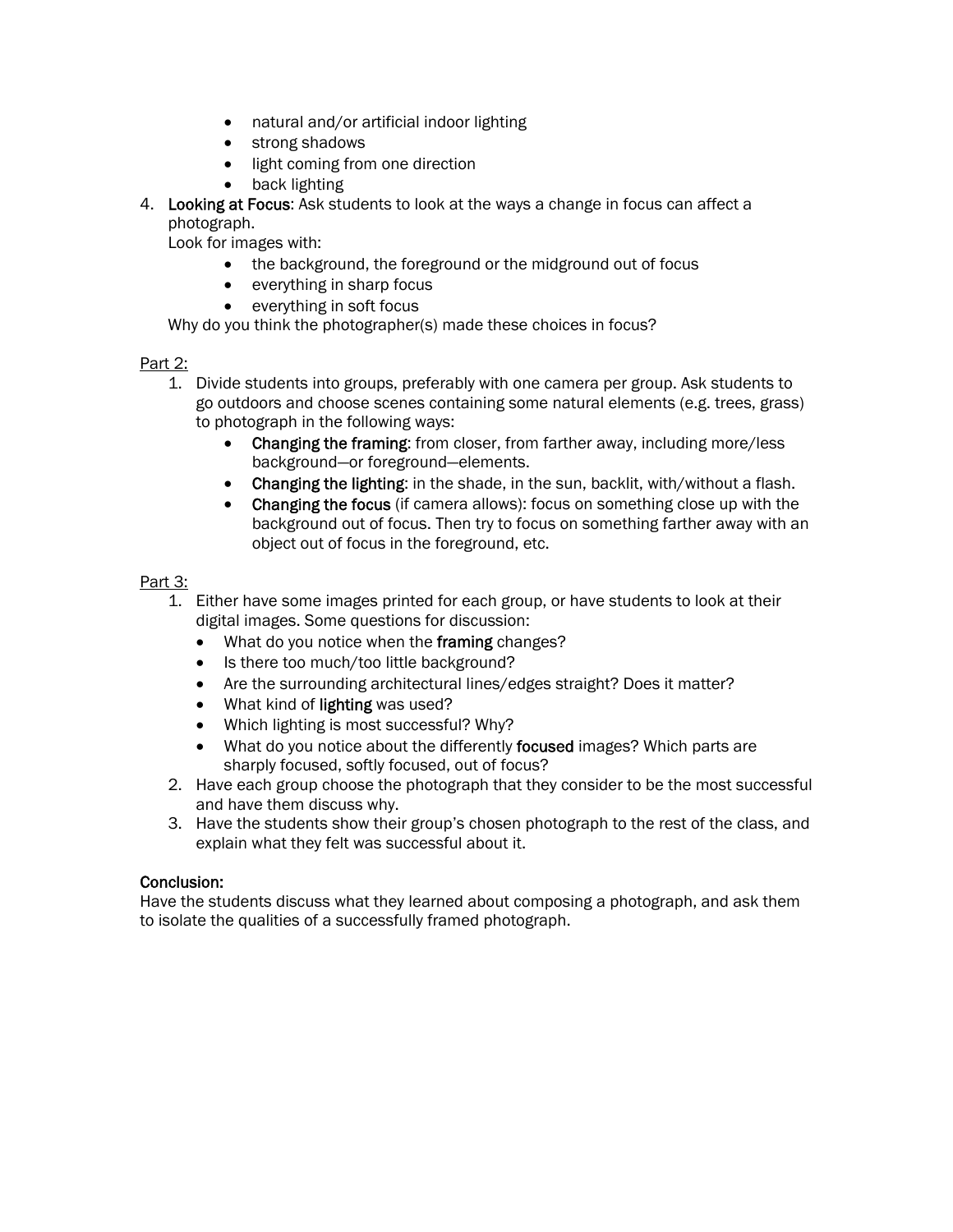### PRE-VISIT ACTIVITY: Multiple Perspectives

### (all grades)

#### Objective:

Students look at ways of constructing a non-realistic or imaginary landscape as a way to think about multiple perspectives.

#### Discussion:

Artists as far back as Cézanne broke down the picture plane, flattening and rearranging space through use of shape, colour and brushstroke, so that we might find space compressed and flattened, or see multiple viewpoints simultaneously. Many artists working in photography today, including Danny Singer and Jeff Wall, use digital technology to construct artificial landscapes. We read the resulting images as if they are real spaces, but on closer inspection we find that they cannot truly exist in space or time. David Hockney—whose work is NOT included in this exhibition—is an interesting artist for students to use as a reference for this activity; he created collages using multiple overlapping photographs in the pre-digital era. Look at [www.hockneypictures.com.](http://www.hockneypictures.com/) (Click on works, photos, then photographic collages.)

#### Materials:

- art materials, which could include magazines, cameras, fabric, clay, paint...
- paper, markers, scissors, glue
- the Internet: [http://www.dannysinger.net](http://www.dannysinger.net/) Other artists like Cézanne, Jeff Wall, Karen Bubas and David Hockney can be googled individually.

#### Process:

- 1. Have the class look at some images from Danny Singer's *Streetscape* series. (Click on Works on Singer's website, choose Canadian Towns, summer or winter; each image can be enlarged.) Some of these ten-foot-long photographs include 100 separate shots that he has "stitched together" digitally.
- 2. Ask students what tells them that this is not one whole or complete image (clues: perspective, straight lines, focus).
- 3. Ask students to think of ways to construct a landscape containing particular elements (e.g., a mountain, a tree and the sea) from simultaneous multiple viewpoints. Think:
	- Literally: Artists ranging from Cézanne to Singer have played with perspective and planes, flattening, stretching and changing the natural forms.
	- Conceptually: Hamish Fulton has made graphs, words and photographs to present the ideas contained in what he considers his real art form—his long walks.
	- Materially: Anish Kapoor has used various materials to create sculptures that transcend the literal world, but represent the physical world in shapes, forms and colours.
- 4. In small groups, ask students to decide how they will create an imaginary non-literal landscape with multiple perspectives, containing the same three elements (mountain, tree and sea).
	- Will it be two- or three-dimensional?
	- Will it contain words or text or diagrams?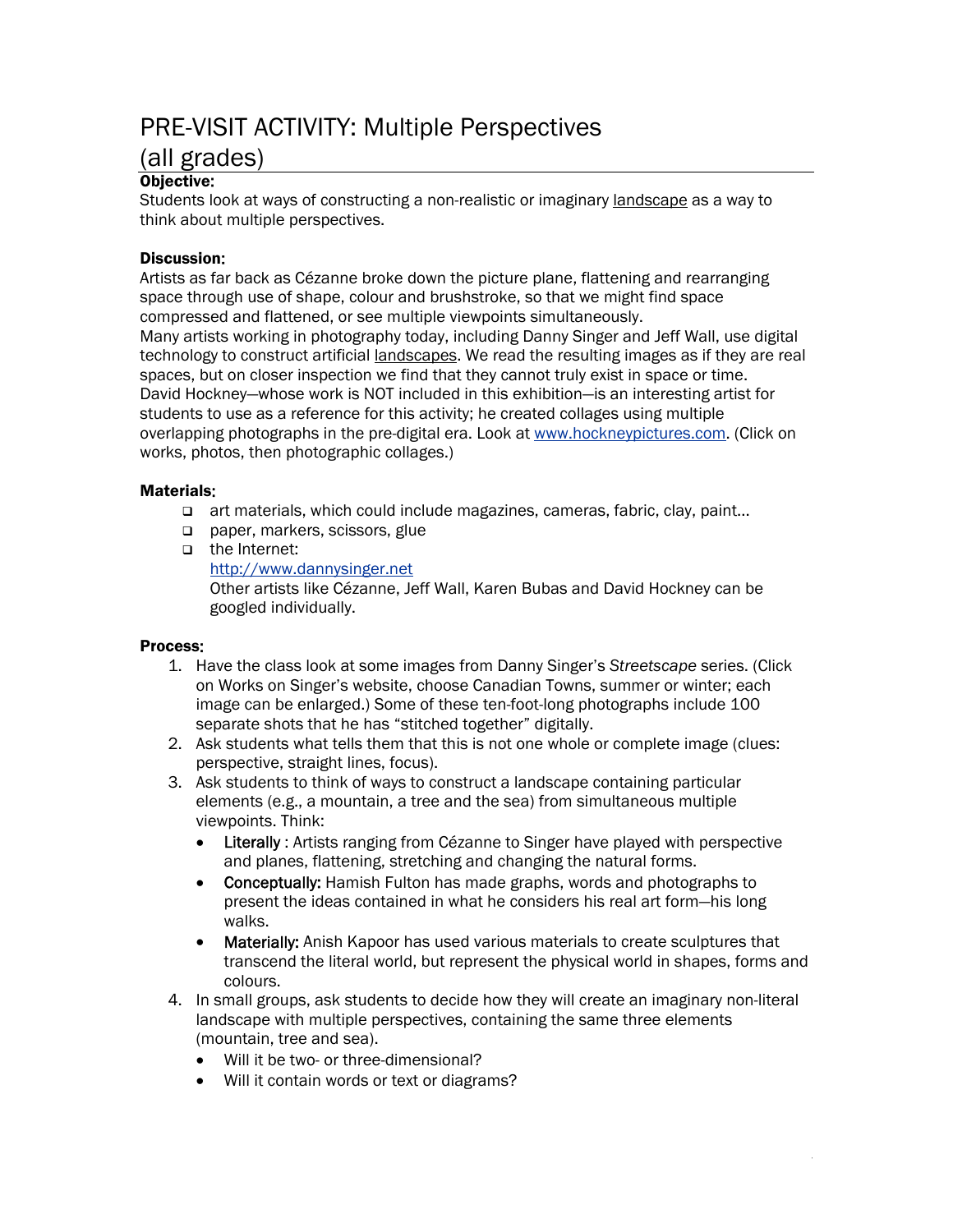- What materials will they use? (magazines to cut and collage, photographs joined together, clay, fabric, a combination...)
- 5. Have them collect their materials and construct their landscape.
- 6. Display the work.

#### Conclusion:

Have the class discuss the ideas presented by the varying perspectives and materials.

- What choices did they make about space, and perspective?
- Do the materials clarify the idea? How?
- Do the viewers perceive the space in the way that the artist intended?

#### Follow-up:

During the tour, have students look for the different ways the artists have used their ideas and materials to construct their landscapes.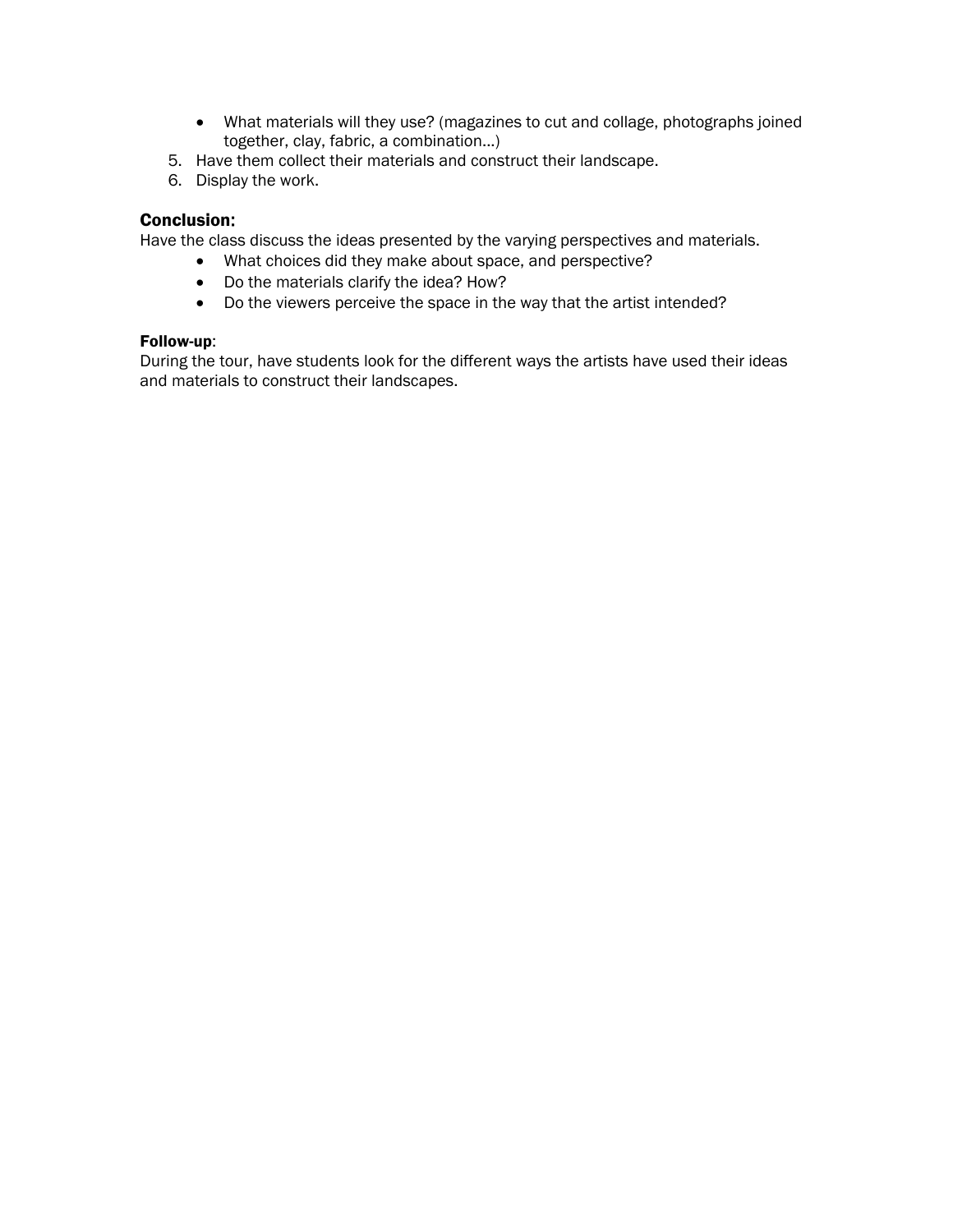### VOCABULARY

abstract: a style of art that can be thought of in two ways:

- a. the artist begins with a recognizable subject and alters, distorts, manipulates or simplifies elements of it;
- b. the artist creates purely abstract forms that are unrecognizable and have no direct reference to external reality (also called non-representational art).

**conceptual art:** art in which the ideas behind the creation of the work were more significant than the end product. During the 1960s and '70s, conceptual artists rejected the idea of the unique, precious art object and focused on intellectual explorations into artistic practice.

contemporary: created in the last thirty years. Most contemporary artists are living artists.

**Fauvism:** a name (meaning "wild beasts") for an art movement that originated in France at the end of the nineteenth century. Fauvists were concerned with creating fresh, spontaneous looking images, and used brilliant colours in an arbitrary and decorative way.

**Impressionism**: a late nineteenth-century art movement that focused on everyday subject matter, and sought to capture ephemeral qualities of light and specific moments of time. Paintings included visible brushstrokes and often showed unusual visual angles.

installation: art that is created from a wide range of materials and installed in a specific environment. An installation may be temporary or permanent. The term came into wide use in the 1970s, and many installation works were conceptual.

landscape: artwork in which the subject is a view of the exterior physical world. Traditionally, landscapes have been paintings or drawings depicting natural scenes and are often concerned with light, space and setting.

Modern: a historical period of art practice—from 1850 to 1970—during which approaches to art embraced new ideas in science, political thought and many other areas. The Modernists rejected the restrictions of past art traditions and stressed innovation over all other criteria.

narrative: a story or representation of events taking place over time.

**performance art**: works in any of a variety of media that are performed before a live audience. The performance itself, rather than a specific object, constitutes the artwork. Documentation is often an important part of the performance.

**photo-conceptualism:** an artistic movement that emerged in Vancouver in the 1960s and '70s. The work is characterized by large-format photographic prints. This movement explored the ideas behind the photograph, appropriate subject matter, the assumed "truth" of photography and the nature of photography as fine art versus commercial art.

Post-Impressionism: a term that refers to the art that followed Impressionism, rather than a cohesive artistic style or movement. For the most part, the artists used vivid colours, thick paint, strong brushstrokes and everyday subject matter. Some included distortions and arbitrary colour, and emphasized geometric forms.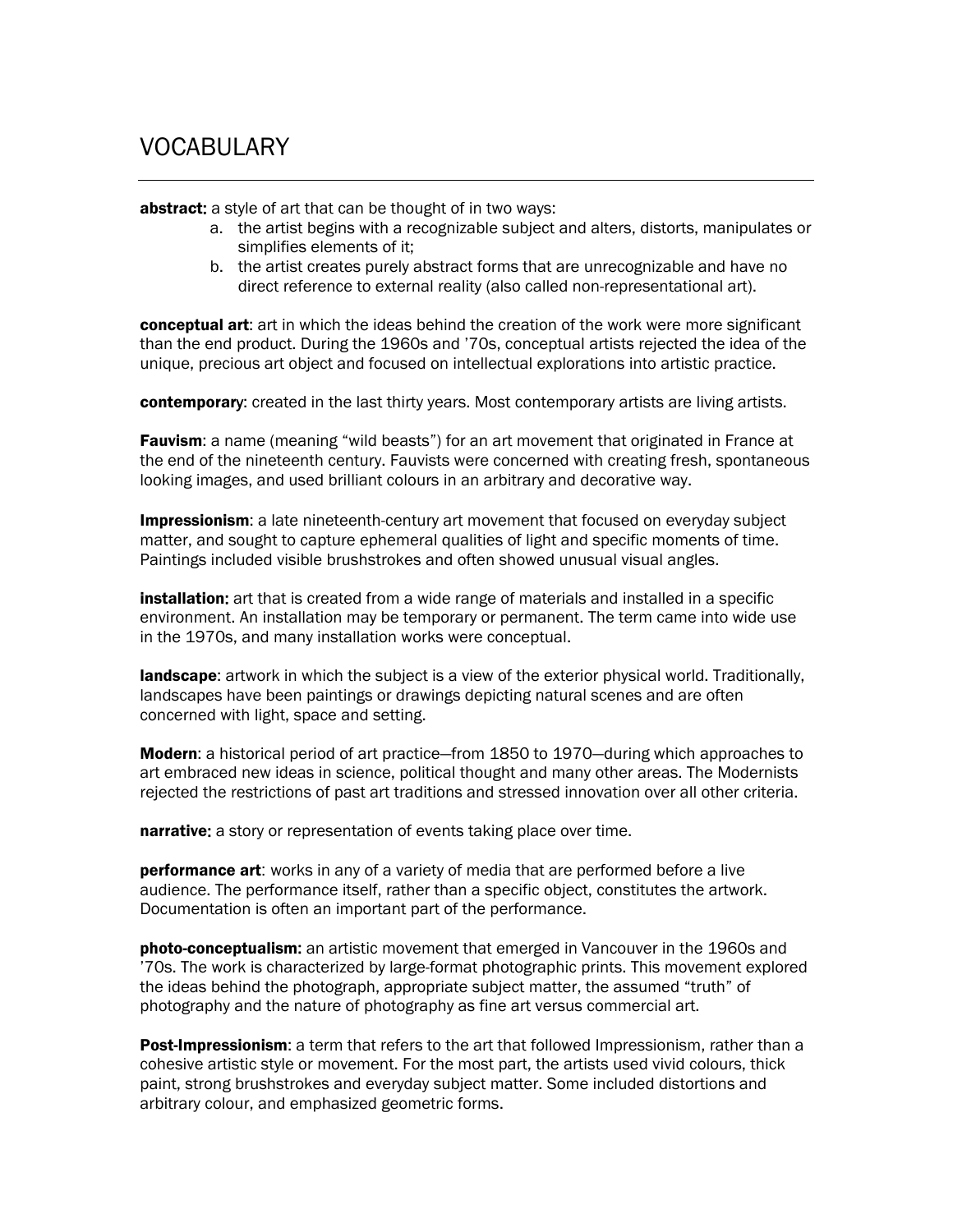### RESOURCES

#### Print:

Arnold, Grant. *Jeff Wall.* Vancouver Art Gallery Collection, 2008.

Carr, Emily. *Beloved Land: The World of Emily Carr*. Vancouver: Douglas & McIntyre, 1996. Hill, Charles C., Johanne Lamoureux, Ian M. Thom, et al. *Emily Carr: New Perspectives on a* 

*Canadian Icon*. Vancouver: Douglas & McIntyre/National Gallery of Canada/Vancouver Art Gallery, 2006.

Krumrine, Mary Louise. *Paul Cézanne: The Bathers*. New York: Harry N. Abrams. 1990. Luckyj, Natalie*. Visions and Victories: Ten Canadian Women Artists 1914–1945*. London ON: London Regional Art Gallery, 1983.

Murray, Joan. *Canadian Art in the Twentieth Century*. Toronto: Dundurn Press, 1999.

Shadbolt, Doris, ed. *The Emily Carr Omnibus.* Vancouver: Douglas & McIntyre, 1993.

Includes *Klee Wyck*, *The Book of Small*, *The House of All Sorts*, *Growing Pains*, *Pause*, *The Heart of a Peacock* and *Hundreds and Thousands*.

Smith, Annie. *Getting Into Art History*. Toronto: Barn Press, 1993.

Wall, Jeff. *Jeff Wall: Selected Essays and Interviews*. New York: Museum of Modern Art, 2007.

Wells, Liz, ed. *Photography: A Critical Introduction*. New York/London: Routledge, 2000.

Wypijewski, JoAnn, ed. *Painting by Numbers: Komar & Melamid's Scientific Guide to Art.* New York: Farrar Straus & Giroux, 1997.

#### Video:

Force Four Productions. *A Woman of All Sorts*. CBC Television, 1997.

#### BCTF Teaching Aids:

Bosello, Tony. *PHOTOGRAPHY: A Series of Supplementary Lessons for the Secondary Teacher*. BCTF Lesson Aid #9654, 1998.

Series of activities on depth of field, shutter speed, viewpoint, elements of design, principles of design, composition, lighting, assessment of negatives, analysis of photographs, framing, special effects and photojournalism.

Clark, Karin. *Long Ago in Victoria* (K–2). BCTF Teaching Aid 3107, 1996.

Gage, Susan. *TRFic! A Temperate Rainforest Teacher's Guidebook* (intermediate), BCTF Teaching Aid 9533, 1998.

#### Online:

#### [www.artcyclopedia.com](http://www.artcyclopedia.com/)

Online art encyclopedia, listing international artists, and museums and galleries with collections of their work.

#### [www.wikipedia.com](http://www.wikipedia.com/)

Online dictionary and encyclopedia, created collaboratively by laypeople.

#### <http://cwahi.concordia.ca/>

Canadian Women Artists History Initiative is a newly founded collaborative that brings resources and researchers together to enhance scholarship on historical women artists in Canada.

[http://cybermuse.gallery.ca/cybermuse/teachers/plans/intro\\_e.jsp?lessonid=42](http://cybermuse.gallery.ca/cybermuse/teachers/plans/intro_e.jsp?lessonid=42) Series of lesson plans examining the documentary functions of photography.